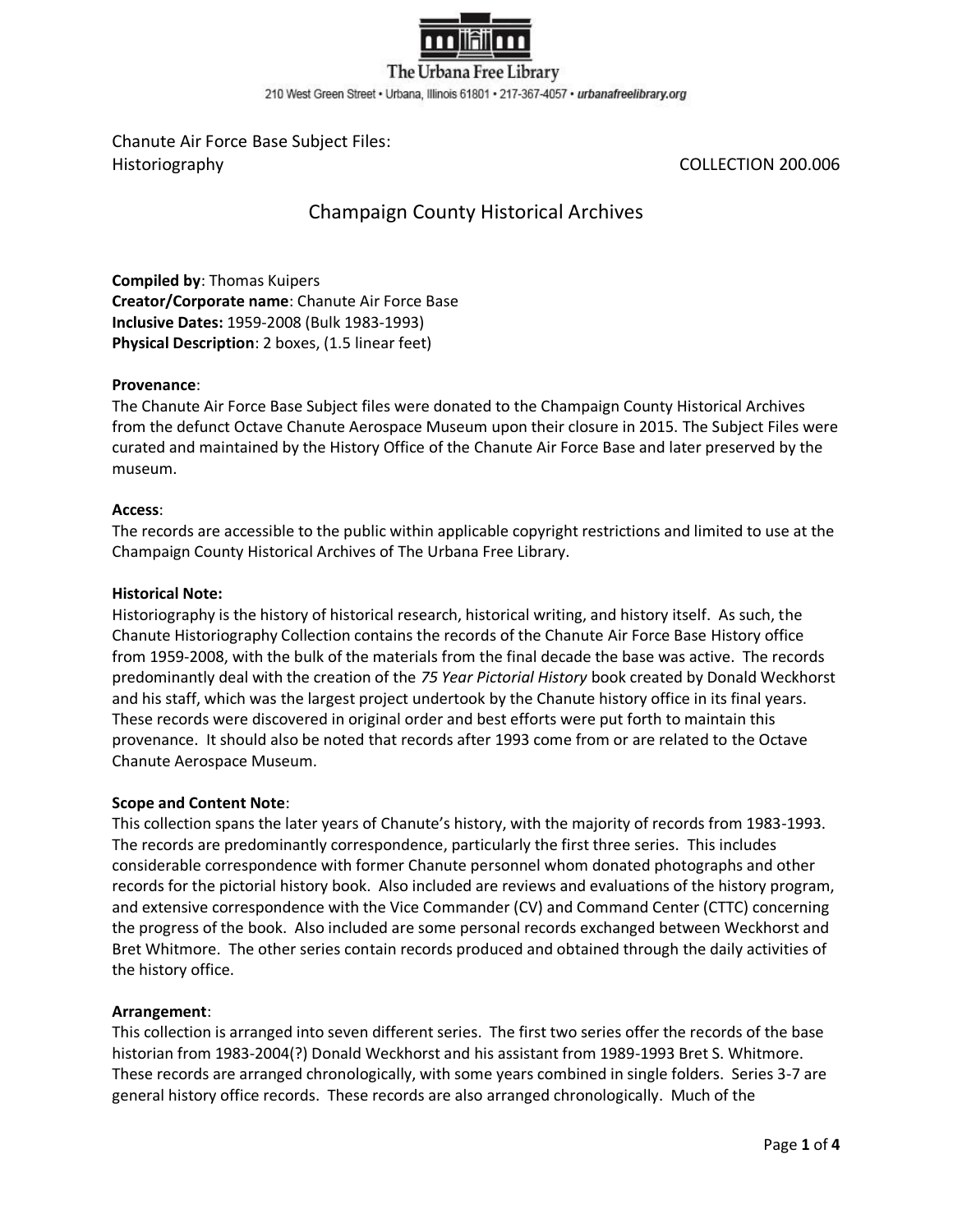

210 West Green Street . Urbana, Illinois 61801 . 217-367-4057 . urbanafreelibrary.org

Chanute Air Force Base Subject Files:

## Historiography COLLECTION 200.006

correspondence throughout the collection was kept in original order, with the exception of a few records that were organized out of date by the previous record handler and reorganized in the correct order.

# **Subject Terms**:

Historiography Donald Weckhorst Chanute Air Force Base (Ill.) Chanute Air Force Base (Ill.) – History Chanute Field (Ill.) – History Air bases – Rantoul – History Rantoul (Ill.) Military Air Pilots Airplanes, Military United States. Air Force—Airmen Military History Military History, Modern-20<sup>th</sup> Century

## **Container List**:

#### **Box 1**

#### **Series 1: Donald Weckhorst**

Folder 1: Correspondence, 1983-1985 Folder 2: Correspondence, 1986-1987 Folder 3: Correspondence, 1988-1989 Folder 4: Correspondence, 1990 Folder 5: Correspondence, 1991 Folder 6: Correspondence, 1992 Folder 7: Correspondence, 1993 Folder 8: Correspondence, 1994, 1996, 2000, 2003, 2006 Folder 9: ATC Historians' Conference Packet, 1983

#### **Series 2: Bret S. Whitmore**

Folder 10: Correspondence, 1989-1991 Folder 11: Correspondence, 1992-1994 Folder 12: Correspondence, 1995, 2000, 2002 Folder 13: Employment History Performance Reviews, 1991-1993 Personal Data, 1989-1990, 1993 Assigned Duties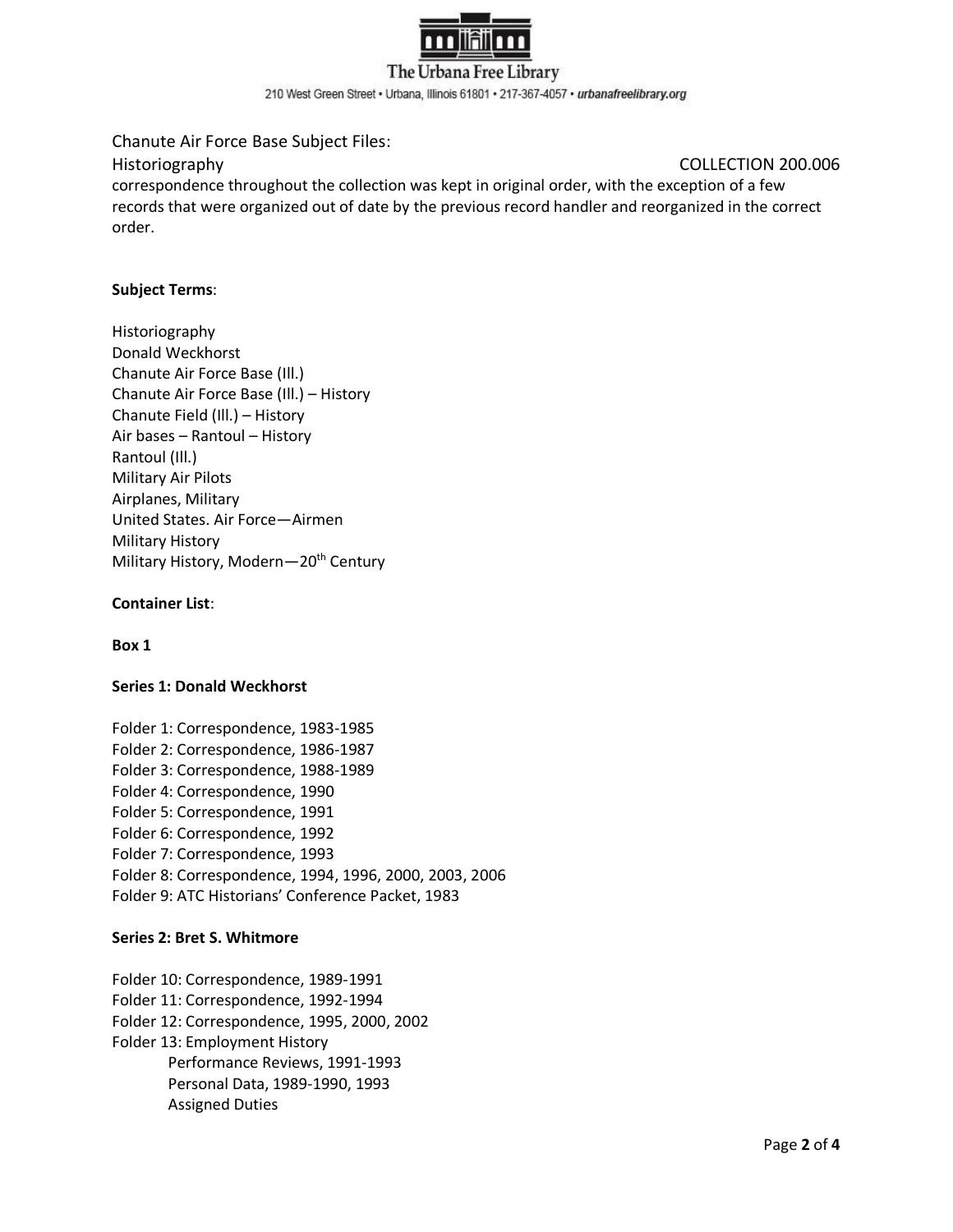

The Urbana Free Library 210 West Green Street . Urbana, Illinois 61801 . 217-367-4057 . urbanafreelibrary.org

Chanute Air Force Base Subject Files: Historiography COLLECTION 200.006 Job Descriptions, 1986 Folder 14: Awards Folder 15: Photographs Folder 16: Newspaper Clippings Folder 17: Miscellaneous USAF Guide to the Airman and NCO Performance Feedback System Official USAF Suggestion Form, 1991 Invitation—Renewal of Wedding Vows, 1992 Invitation—Daughter's High School Graduation Handwritten Ephemera, 1992? (found with correspondence)

#### **Series 3: History Office Correspondence**

Folder 18: Correspondence, 1978-1979 Folder 19: Correspondence, 1981-1985 Folder 20: Correspondence, 1987, 1989-1994 Folder 21: Reviews/Evaluations, 1983-1986 Folder 22: Reviews/Evaluations, 1987-1993 Folder 23: CTTC/CV Briefs/Meetings/Reports, 1983 Folder 24: CTTC/CV Briefs/Meetings/Reports, 1984 Folder 25: CTTC/CV Briefs/Meetings/Reports, 1985 Folder 26: CTTC/CV Briefs/Meetings/Reports, 1986 Folder 27: CTTC/CV Briefs/Meetings/Reports, 1987 Folder 28: CTTC/CV Briefs/Meetings/Reports, 1988 Folder 29: CTTC/CV Briefs/Meetings/Reports, 1989 Folder 30: CTTC/CV Briefs/Meetings/Reports, 1990 Folder 31: CTTC/CV Briefs/Meetings/Reports, 1991 Folder 32: CTTC/CV Briefs/Meetings/Reports, 1992 Folder 33: CTTC/CV Briefs/Meetings/Reports, 1993

#### **Series 4: Administrative**

Folder 34: Semiannual Query Reports, 1989-1992 Folder 35: Directories, 1983-1992 Folder 36: Directories, 1994-2002 Folder 37: Miscellaneous Octave Chanute Aerospace Heritage Foundation Strategic Plan, 2008 Bibliography, Aerial Warfare and Aviation Books Office of Air Force History Publications, 1989 Publications in Military History Pamphlet Historian Inspection Checklist Midwest Aviation Photographers Association Meeting Invitation, 1988

#### **Series 5: Programs/Events**